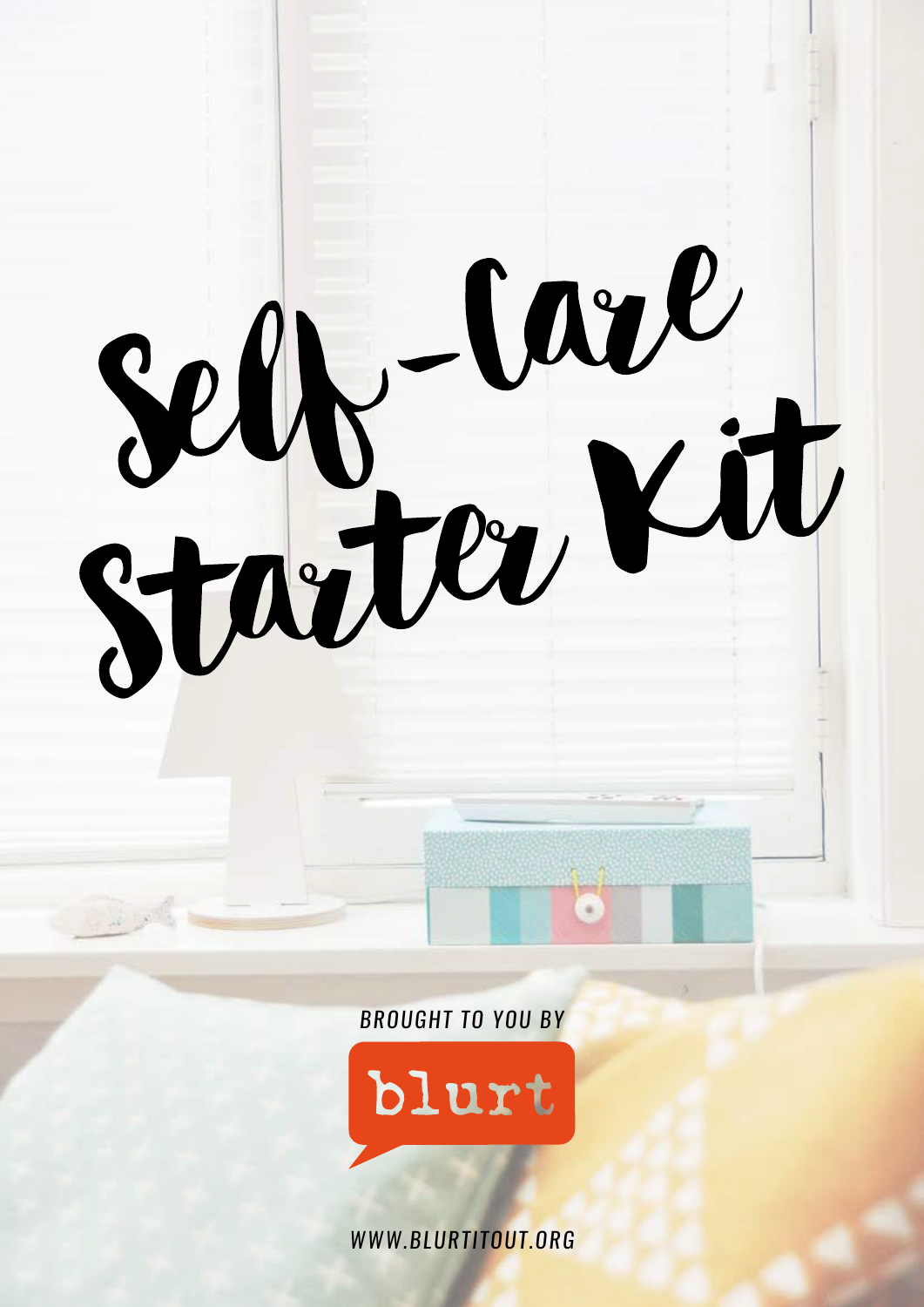# What is Self-Care? And<br>Why is it so Important?



Self-care is the actions we undertake to look after ourselves, physically, emotionally and mentally.

It incorporates the essential acts of care that we all need to focus on – like eating well, keeping ourselves clean and getting enough sleep.

On top of that though, self-care is what nourishes us personally: the things we do that comfort us, calm us, and make us feel good. These will vary from person to person you might be drawn to creative activities, physical pursuits, mindfulness techniques, a combination of all three or something different altogether.

# *WHY IS SELF-CARE SO IMPORTANT?*

#### 1. It's good for our health

Some self-care activities have physical benefits that can help our mental health. Exercise, for example, instantly triggers endorphins, and taken regularly can offer a whole host of mood-boosting benefits.

#### 2. It's good for our hearts

Self-care can also positively impact on our emotional wellness. Some self-care activities can directly impact on the stuff that brings us down. For example, decluttering our surroundings can leave us feeling lighter. Practising selfcompassion can boost our self-esteem.

It sounds basic, but doing things that make us feel good, makes us feel good. Even if we can only do the tiniest thing, and even if that tiniest thing only opens the teeniest-tiniest chink of light within the black fug of our depression, we've still made progress.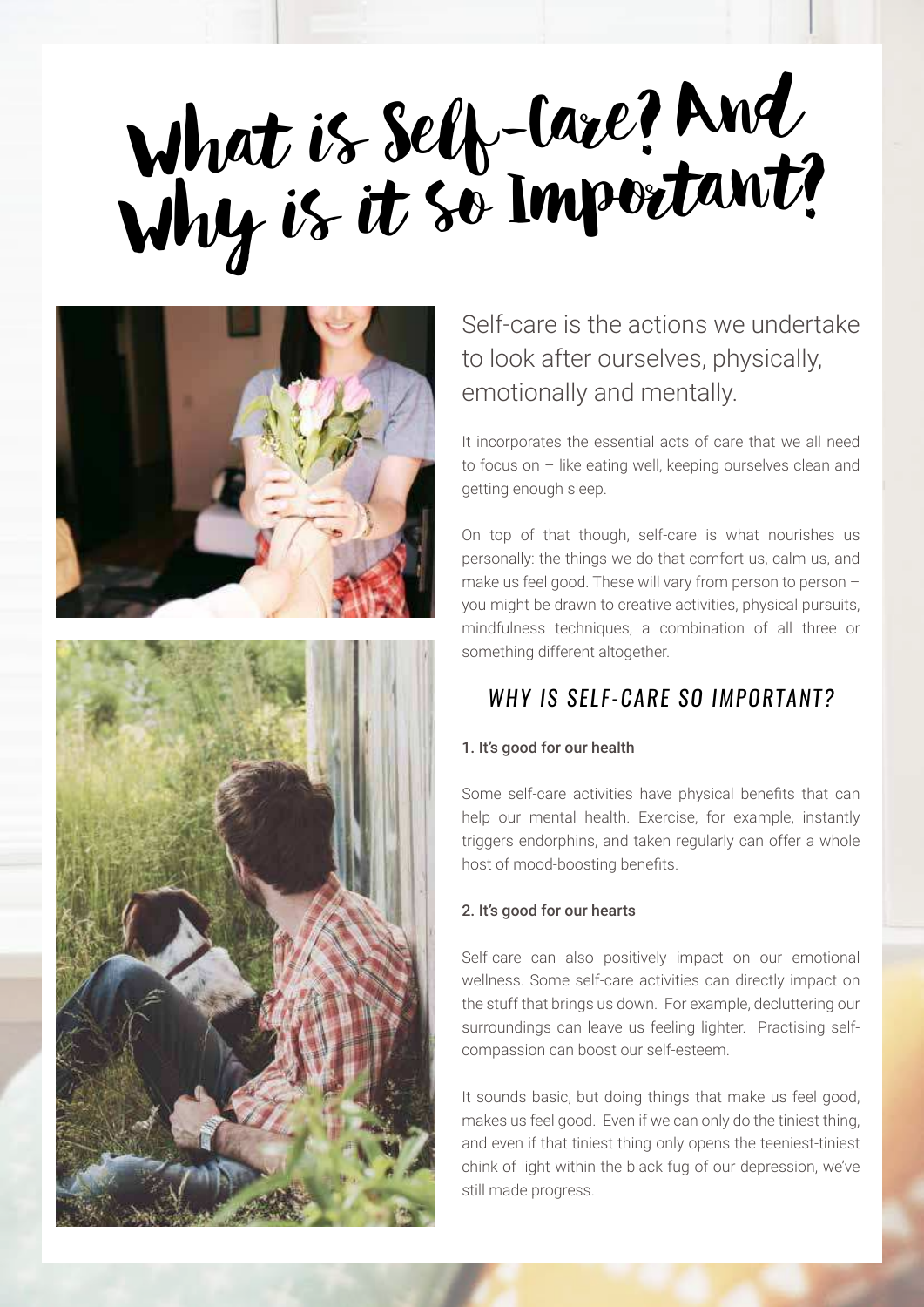#### 3. It reminds us we are worthy

Our thoughts can be cruel: they sometimes tell us we don't matter, even though we really, really do. By prioritising selfcare – taking time out to do something just for us – we counter those negative thoughts. We're showing them that actually, WE ARE worthy of attention and care. By prioritising self-care, we remind ourselves that we are worthy. And though initially we may feel some resistance to this (sadly, self-worth sadly can't be magicked out of the air), the more we practice self-care, the more we'll believe in our worth too.

#### 4. It empowers us

Although medical and therapeutic assistance are vitally important in treating illnesses like depression, self-care is extremely helpful too. And whereas we're not always in control of the outside help we get – we rely on our doctors to make the correct choices about medication, we may need referrals or be on waiting lists for treatment – we can take control of our own self-care.

Making positive choices around our self-care is empowering. We show our depression, and ourselves, that we are still in charge.

#### 5. You can start now

Self-care is accessible to everyone, and even the smallest acts make a big difference.

In fact, downloading this Self-Care Starter Kit counts as an act of self-care.

*You've started.*

Nourishing yourself in a way that helps you blossom in the direction you want to go is attainable, and you are worth the effort.

# Deborah Day



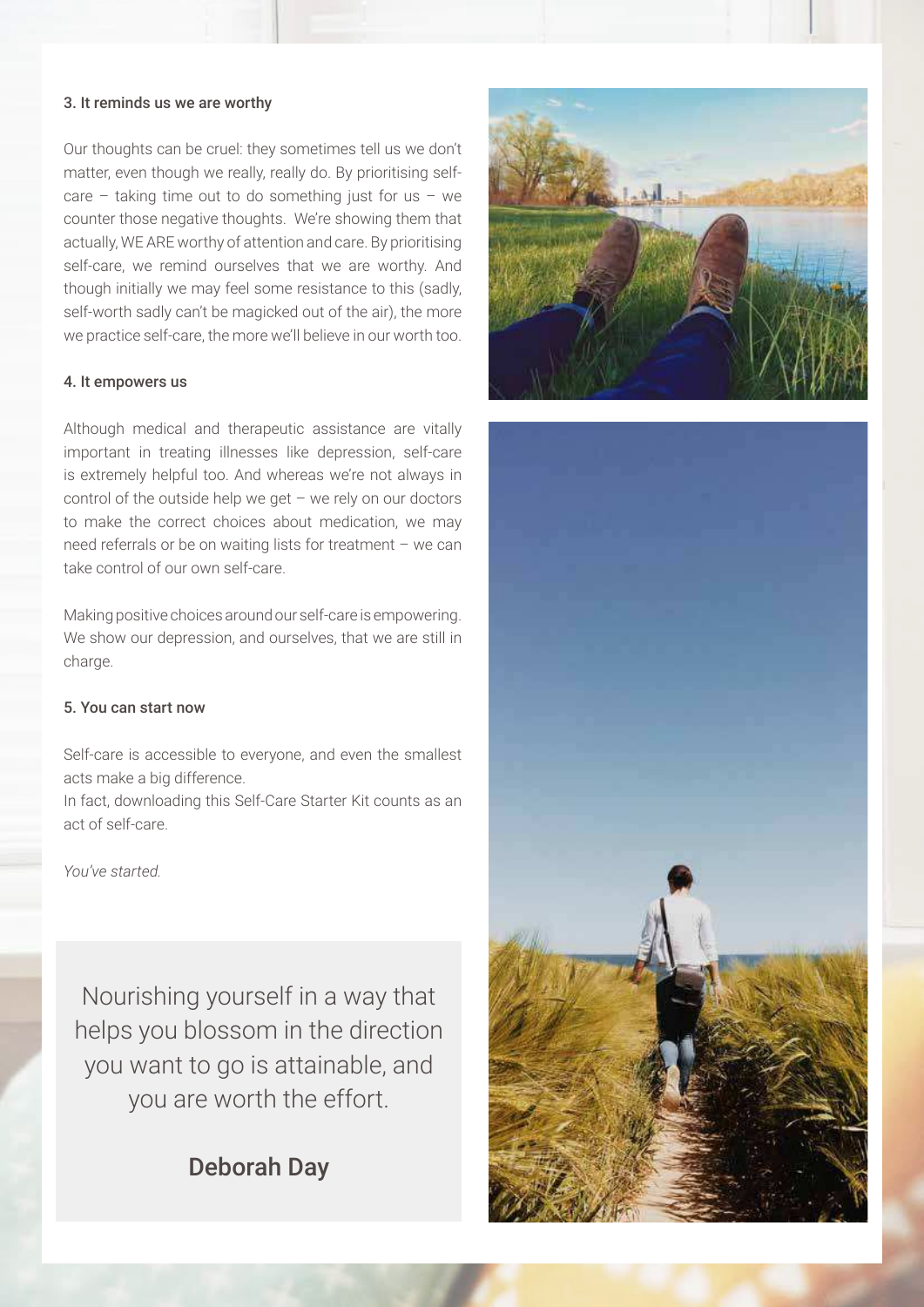# 5 Instant Self-Care Things Which

# *IDEA 1: BE KIND TO YOU*

Do you find yourself apologising for everything? Beating yourself up for past mistakes? Being much kinder to others than you are to yourself?

It's not an easy feat, but please try and be kind to you - be as patient, understanding and accepting of yourself as you are of others. It's not easy to change a habit, for some a habit of a lifetime, but we really do need to try and take care of the way we treat ourselves. That's the very essence of self-care, being mindful of how our words and actions can harm or heal.

# *IDEA 2: HAVE A DIGITAL DETOX*

Are there updates which appear in your Facebook feed which make your heart sink a little? Perhaps you follow so many people on Twitter that you can't keep up with it. Do you have an overflowing inbox, full of emails? Do the alerts on your phone interrupt your day or make you feel anxious?

1) Go through the list of people you follow on Twitter and only follow those who really interest you.

2) Use Facebook's 'unfollow' feature to remove updates from your feed which make you do anything other than smile/learn/feel good. You know the ones – those which make you feel below par, less of a person. The ones which kick-start comparison and the 'coulda, shoulda, woulda' thoughts. This feature allows you to remain friends with people but stops their updates popping up in your feed.

3) We can often find ourselves subscribed to dozens of newsletters. We don't know about you but we really notice this over any Christmas period when our normal email traffic is slower as people are off work. Every day, we had dozens of emails (most of which we don't remember signing up to receive) and so we spent some time unsubscribing or setting up email filters so that they no longer clog up our inbox. There's a really good programme to make this easier to do --> <https://unroll.me/>

4) Apps can be fantastic, they allow us to do so much from our smartphones and keep us connected. However, the notifications can be disruptive and cause anxiety. Consider changing the alerts in your phone settings. We've turned off notifications for all apps, including our personal social media networks. This means we have to mindfully check in to the sites rather than feeling demanded to do so because of a flashing light/alert. It means we can also focus more on whatever it is we're doing (work, spending time with family, sleep) and gives us some much needed headspace.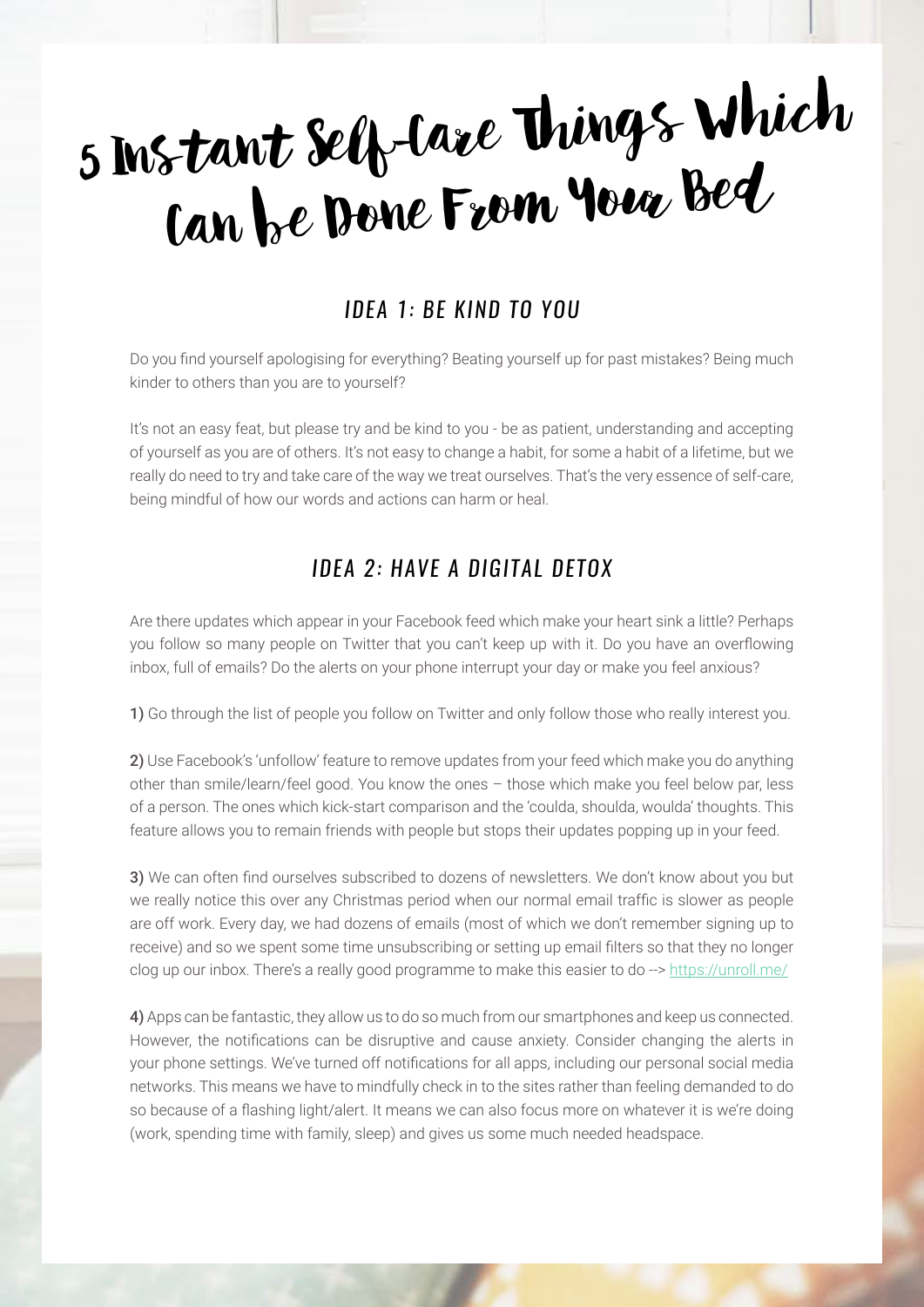#### *IDEA 3: DEVELOP A BEDTIME ROUTINE*

Sleep plays such a pivotal role in our wellbeing. It's when our body gets the chance to repair and our brain gets the chance to file away the events of the day. So many of us struggle with getting a good night's sleep. As babies, our parents and carers are actively encouraged to develop sleep routines for us, developing cues so that we would know it was time bed.

How can you develop a routine for yourself? Can you go to bed the same time every night? Perhaps a warm milk before bed? A vow to turn your phone off an hour before you want to go to sleep? Soothing music might help too. Part of your routine might include proper rest breaks throughout the day to allow your brain to digest things as the day progresses, rather than when your head hits the pillow and you experience that 'wired' feeling.

We interviewed neurologist Dr Kirstie Anderson about the role sleep plays in our mental health. You can listen [here](https://www.blurtitout.org/podcast/3-why-sleep-is-important/).

# *IDEA 4: WRITE YOURSELF A LETTER AND POST IT*

Be a friend to you. Write a letter to you with the same words of kindness and general loveliness that you would write to another person. It's not easy to do and it might be that you instead, find a really lovely quote instead. If you're anything like us, you'll forget you've done this and it will be a lovely surprise.

Another thing you could try if your email provider supports it, is to email yourself some positive affirmations/words of encouragement and schedule them to arrive at ad-hoc dates. We use a Gmail add-on called Gmail Boomerang. Boomerang allows you to schedule when you'll receive those emails. They'll be a welcome surprise in your inbox.

#### *IDEA 5: PRACTISE SAYING 'NO' TO THE THINGS YOU REALLY WANT TO SAY 'NO' TO.*

This is a tricky one. Depression can make us really dislike ourselves. Some may start looking to others for approval and then find themselves saying 'yes' to every demand on their time, bending over backwards to be as helpful and accommodating to others as possible. It can be exhausting. We may also find we're agreeing to do things for others that we really can't be bothered to do, but we feel we ought to do. Other people's expectations of us can weigh heavy, we don't want to let people down, we don't want people to dislike us and we want to feel useful.

Doing something for someone else is a gift of your time, energy and commitment. It's a gift from you, to them. First and foremost, you are important. Your needs are a priority. Make sure that when you are agreeing to do something, you're not saying 'no' to you.

Take a look at your boundaries and how you can assert them. Take time to consider how things 'feel' too. If you feel taken advantage of, resentful, frustrated and angry, then those are cues that your boundaries may have gone a little wonky.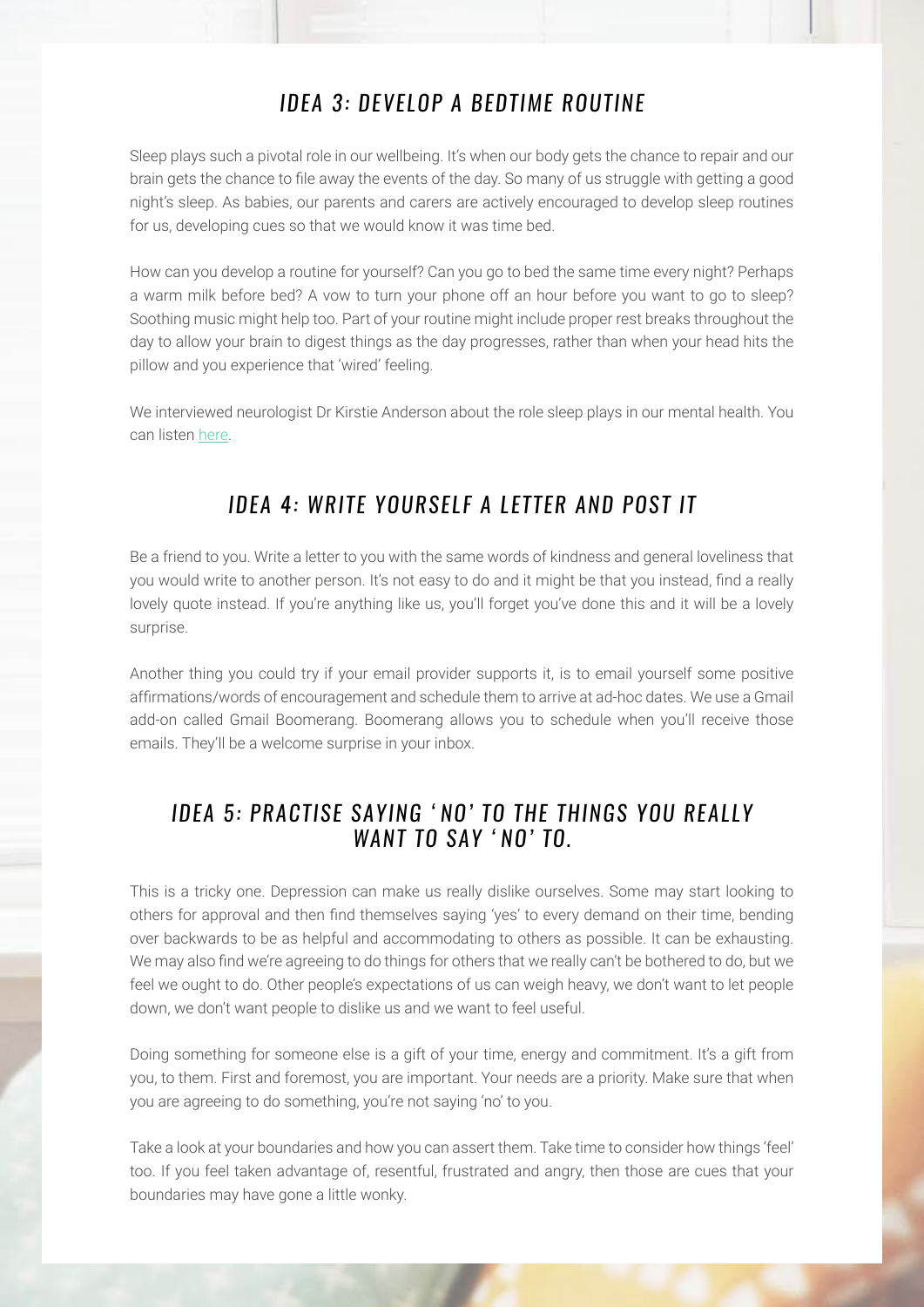Self-care Alphabet

Allow yourself to dream Be honest about what you need Create/craft something Drink a mug of soothing tea Eat foods which nourish you Forgive yourself Go on a walk in nature Have a long soak in a bubbly bath Invest in yourself Join a [support group](https://www.blurtitout.org/what-we-do/peer-support/)

Kite, fly one

Learn to say no to the things you want to say 'no' to

Make a blanket fort

**N**ap

Own who you are, embrace your you'ness Play, it's not just for kids Question your icky boundaries, work on them Read books, not just self-help/improvement ones Stop making New Year's Resolutions, choose a feeling or a key word instead Take time out for you Upgrade a tatty item Vocalise your needs Write a journal or a letter to someone Xenial – be as kind to yourself as you would be to others You matter, you are important and worthy Zzz, 7-9 hours per night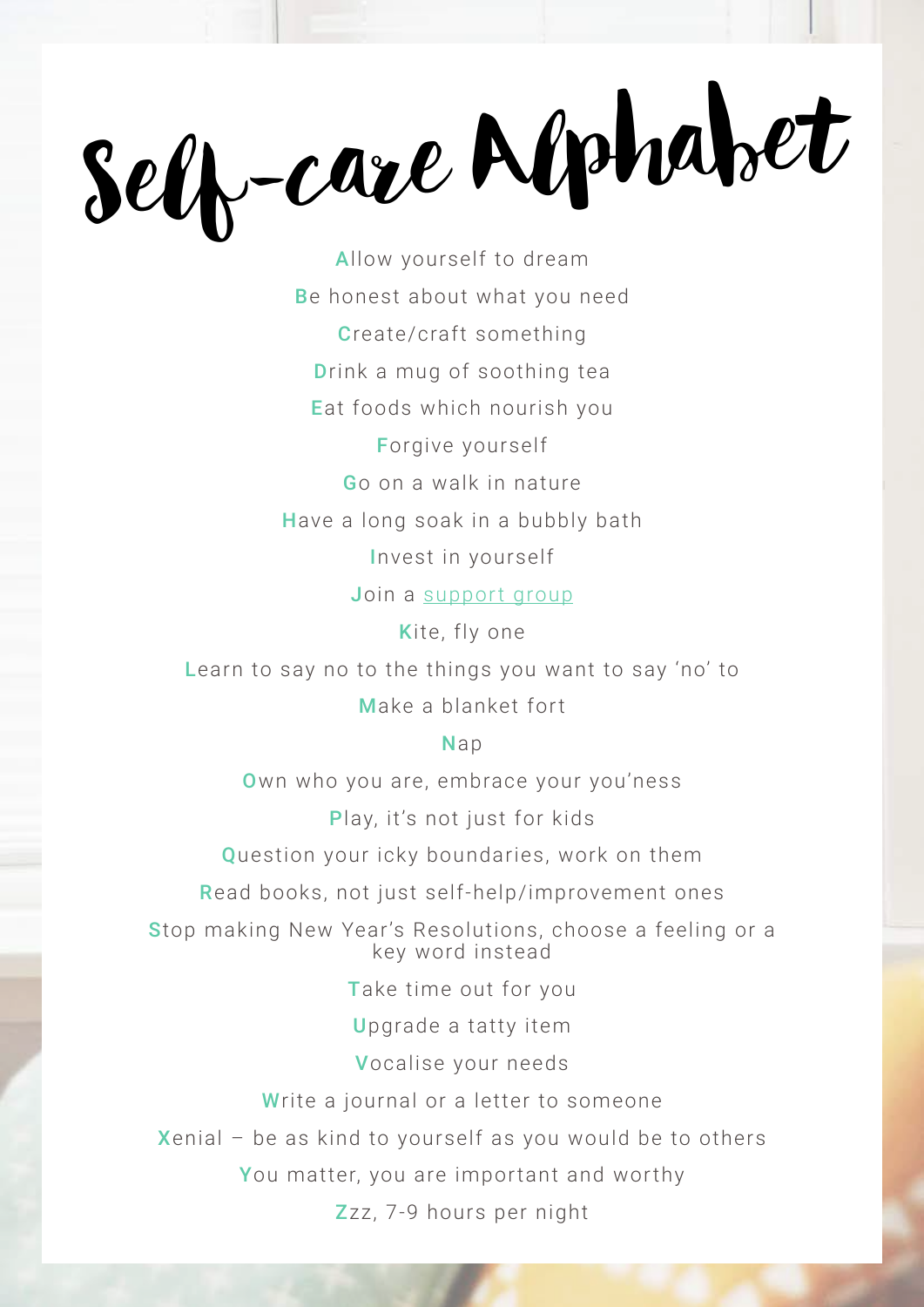# Self-Care on a Budget



While spa days and shopping sprees are undoubtedly expensive, there are many other acts of self-care that cost very little or are in fact free.

# *1. DRINK UP*

Being even the tiniest bit dehydrated can have a negative impact on our mood, so ensuring we drink enough water is one of the simplest ways we can look after ourselves. Normal tap water is fine.

If you're not fussed about water, herbal teas (the noncaffeinated kind) also count, and you can pick up boxes relatively inexpensively – especially if you choose ownbrand over premium labels. As an added bonus, some herbs (such as chamomile) can soothe symptoms of depression and anxiety. As a few herbs can impact on the efficacy of drugs, do check the information sheet/talk to your doctor if you are on medication.

# *2. EAT WELL*

We've talked about the benefits of healthy eating before, and contrary to popular belief, eating well doesn't have to be expensive. Yes goji berries and superfood salads are good for us, but so are baked beans and tinned fish! [Our podcast](https://www.blurtitout.org/podcast/episode-one-lucy-jones/) [on food and mental health](https://www.blurtitout.org/podcast/episode-one-lucy-jones/) shares several low-cost nutrition ideas, and there are plenty of blogs out there where you can find inspiration: for example [Cooking on a Bootstrap.](https://cookingonabootstrap.com/)

# *3. SLEEP*

Getting a good night's sleep is one of the kindest things we can do for ourselves, and better still it's completely free. However, as depression often comes hand-in-hand with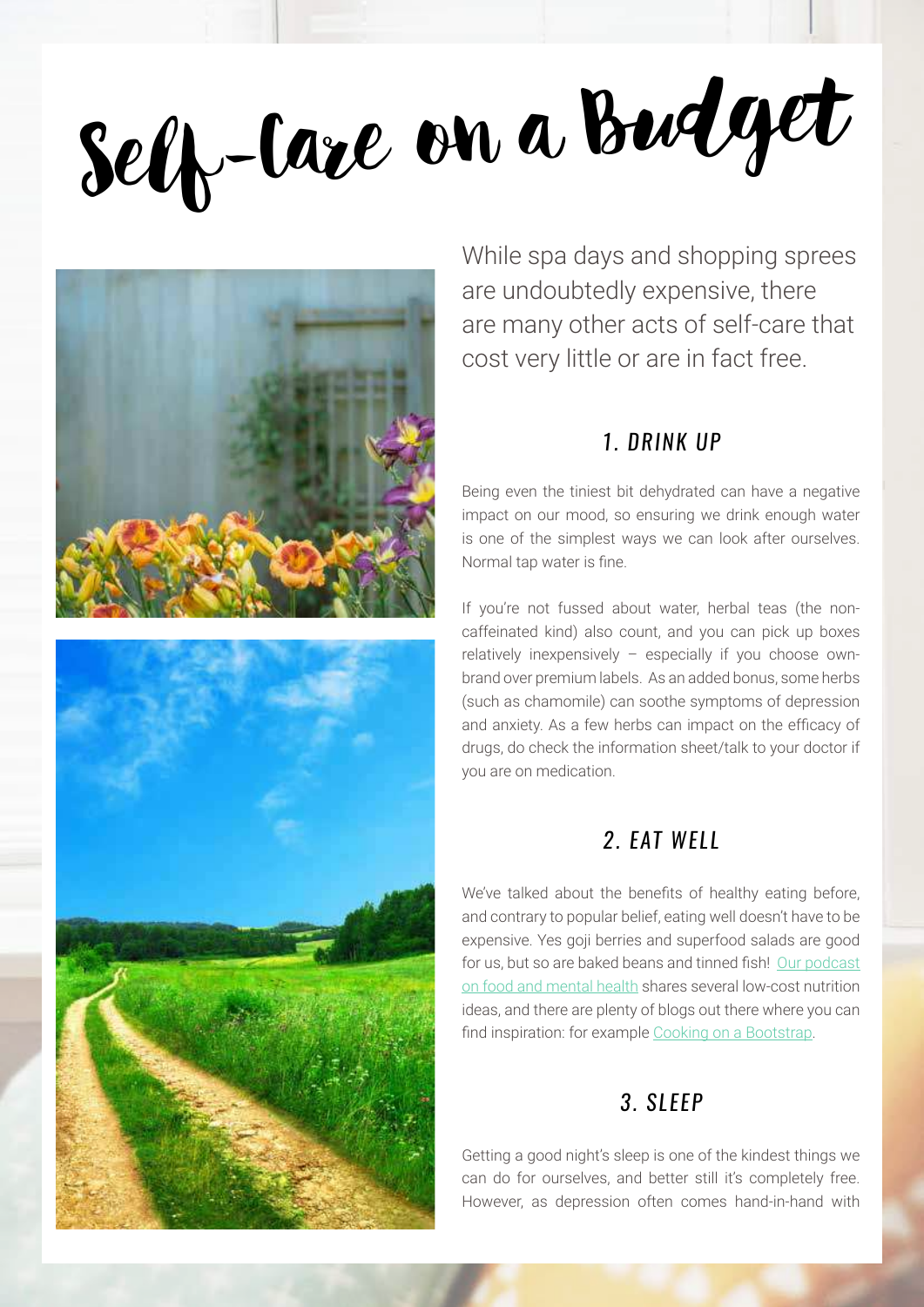sleep problems, we know that can be easier said than done.

You can improve your chances of getting a good night's kip by limiting caffeine after 2pm and implementing a 'bedtime routine' – a series of calming activities you do every night to tell your body and your brain it's time for bed. Limiting screen time in the evenings can also be really helpful, as the light given off by your devices can be disruptive. [Our podcast on sleep explains more.](https://www.blurtitout.org/podcast/3-why-sleep-is-important/)

#### *4. MOVE IT*

Although it's often the last thing we feel like doing – especially when we're depressed – getting moving is a great way to show ourselves self-care. Exercise has innumerable health benefits, and even a short burst of movement triggers endorphins and gives us that feel good glow.

You don't need a pricey gym membership to exercise either. You can dance to in your bedroom to your favourite tunes, follow along with free fitness videos on YouTube, or you can simply pop some trainers on and head out for a walk or run. Exercising outside has additional benefits too.

#### *5. GET OUT*

We love our blanket forts and duvet days (sometimes they are much needed), but we also know how important it is to get outside. Sunlight and fresh air are instant mood-boosters – and are available to us all, completely free. Research suggests that exposure to natural surroundings is beneficial to physical and psychological wellbeing, so if you can get out into green space (even if it's just your local park) all the better.

#### *6. GET CREATIVE*

Engaging in creative activities is a fantastic – and fun – way to integrate self-care into your day, and it needn't be expensive. We are all innately creative (even those of us who may think otherwise!) and there are so many different ways we can express our creativity. Writing, knitting, sewing, singing, cooking, painting, sculpting, gardening, restoring furniture, playing with make-up, writing computer code… activities like these are beneficial for our wellbeing: they bring us into the present moment, boost feel-good chemicals in our brain, and give us a sense of achievement.

# *7. CLEAN UP*

There is a bit of a trend for decluttering at the moment, and with good reason. The environment in which we live can have a real impact on our mood. If our surroundings stress us out, take up headspace, or make day-to-day living harder than it needs to be, we can definitely benefit from clearing up. (And if we sell any of the stuff that we declutter, our wallets can benefit too!)

As well as decluttering physical items (the contents of our wardrobe, the random drawer of junk in the kitchen, the piles of paper lying about), we can also declutter digitally: think unwanted software that slows the computer down, unread emails or even Facebook friends.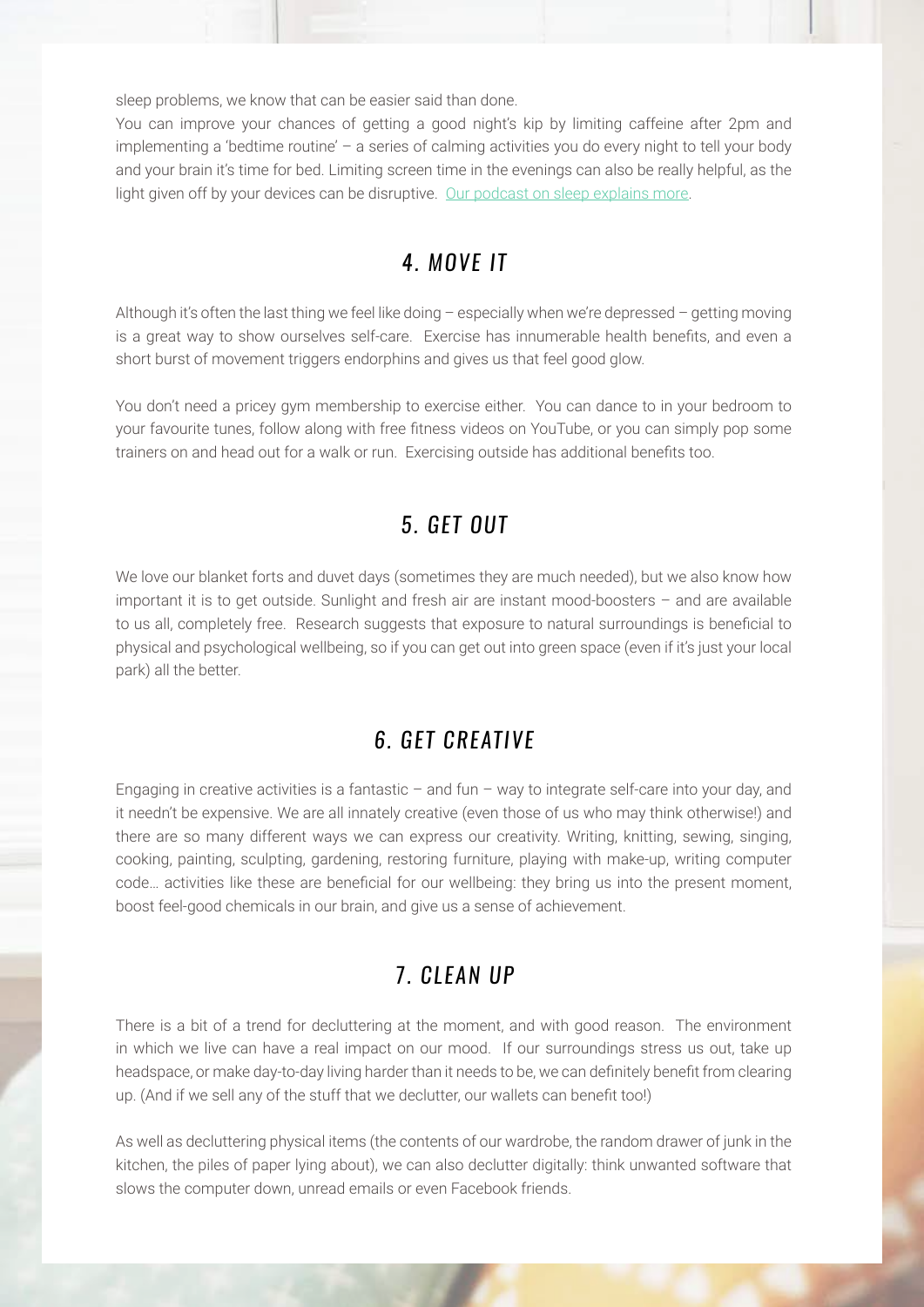# *8. TREAT YOURSELF*

While clearing up can be undoubtedly helpful, there \*is\* something lovely about having new things (that's why we created the [BuddyBox](https://www.blurtitout.org/BuddyBox)!). Of course when we're on a budget, it's not wise to buy stuff willy nilly, but there are ways to get new things on the cheap.

Libraries are a good starting point: if you can't concentrate on books (we struggle to read when we're unwell), there are audio books and DVDs. Plus some local libraries reduce fees for those with disabilities – worth looking into if that applies to you. Then there are charity shops: you'll be surprised by some of the awesome things you can find, and you can treat yourself while helping others. There are also bargains and freebies to be found online: look at sites like [Freecycle](https://www.freecycle.org/) or community Facebook groups.

#### *9. BUILD BOUNDARIES*

Those of us who struggle with depression often have issues with low self-esteem, and look externally for approval and validation. If you find yourself regularly putting other people's needs before your own -saying 'yes' when you want to say 'no', exhausting yourself to fulfil other's expectations – you may benefit from working on your boundaries.

You are most important person in your life (yes, really!), so you need to learn to make your needs a priority. Addressing wonky boundaries can feel like a scary task but you'll feel the benefits almost immediately. And of course looking after yourself in this way doesn't cost financially.

#### *10. REST UP*

Many of us have high expectations of ourselves, and feel like we should always be productive: always giving, always doing. Continually putting stress on ourselves in this way is a sure fire road to burnout.

As hard as it might feel sometimes, one of the best things you can do for yourself is STOP. Really. Allow yourself to just be. Run yourself a lovely bath, lie on the floor and stare at the ceiling, watch some nonsense on TV. Letting yourself rest is a fantastic act of self-care, and it doesn't cost a penny.



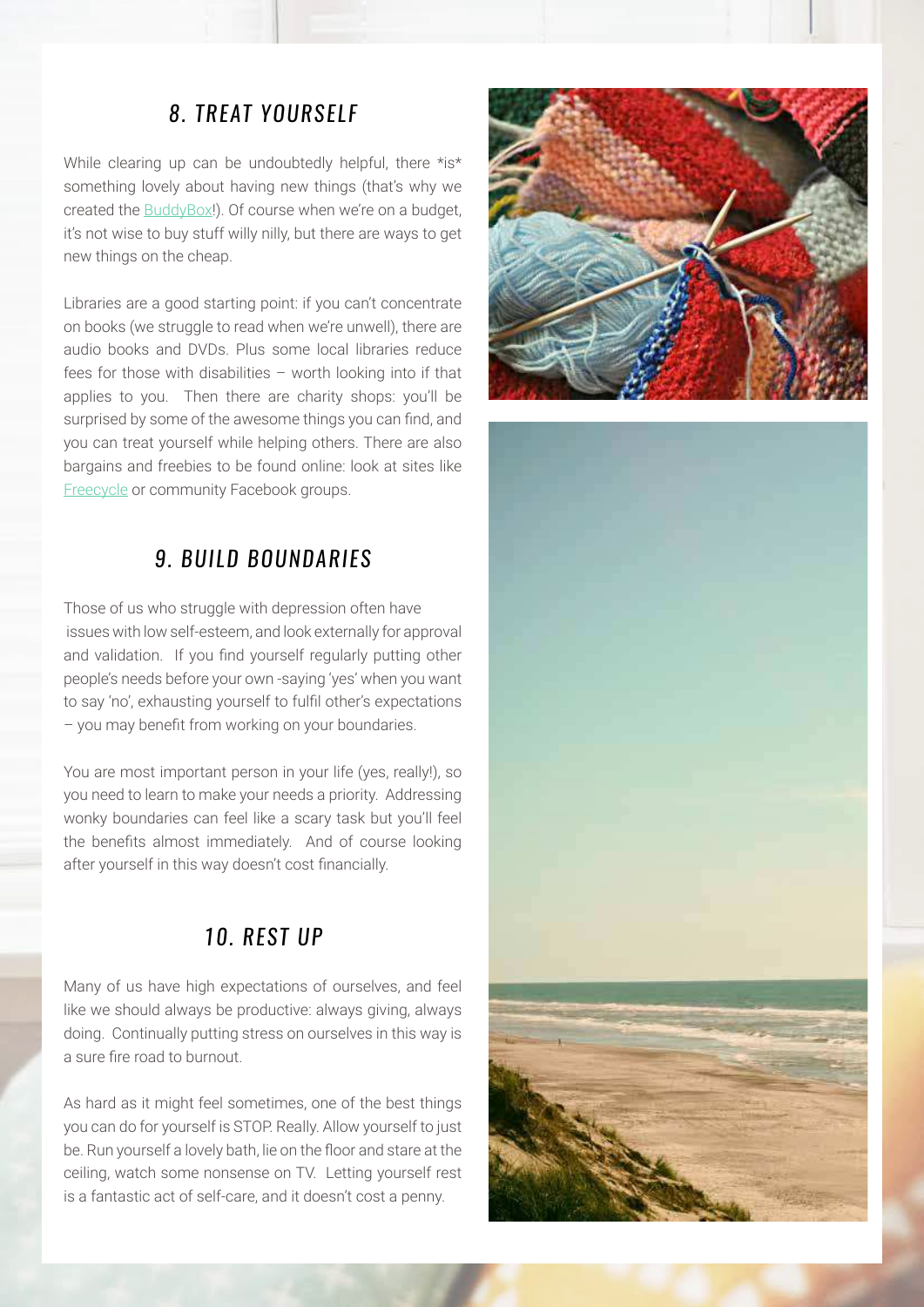# Self-Care from the Inside Out



The foods we eat play a vital role in both our physical and our psychological health. Making positive nutritional choices can make a real difference to our overall wellbeing.

# *HEALTHY EATING*

There are a lot of conflicting messages out there about what is meant by healthy eating: traditionally, the focus was on limiting calories, then came the low-carb high-protein trend, and now there are innumerable health gurus out there singing the praises of spirulina and kale smoothies.

In our podcast on [The Role Food Plays in our Mental Health](https://www.blurtitout.org/podcast/episode-one-lucy-jones/), award-winning dietician Lucy Jones warns us against getting too caught up in such "food fashions". Eating healthily needn't be complicated, overwhelming or costly. Instead we should focus on regularly consuming a variety of nutrient-rich, wholesome foods from the groups we list below. As a rule, the less processed our food, the better.

Improving our diet won't reap instant results, but consistently eating good quality foods WILL lead to an improvement in mental function, mood and energy levels – which, in turn, can lessen the impact of depression.

# *FOODS THAT HELP*

The Association of British Dietitians recommends that to help boost mood and energy, our diets should principally be made up of the following types of food:

#### **1. FATS**

Yes you read that right: fat is our friend! Our brains are made of around 40% fat, and we need an adequate supply of it to maintain good health. However, before we crack open the cream cakes we should note it is unsaturated fat – found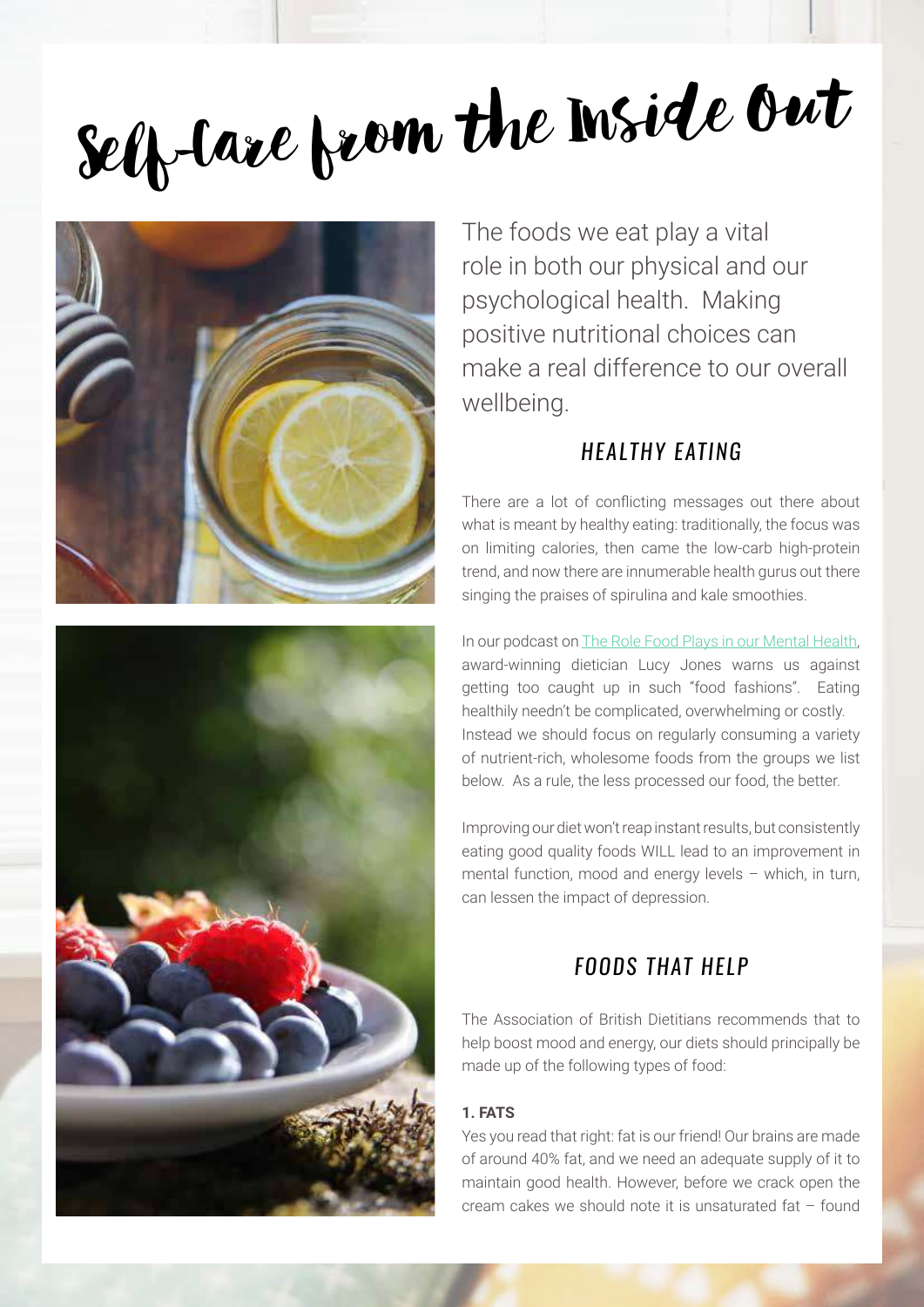in foods like olive or rapeseed oil, nuts, seeds and avocados – that we need to be eating. Trans fats – the fats found in processed foods like sausages, ready meals, or pre-packed cakes and biscuits – may in fact harm brain structure and function.

In addition, Essential Fatty Acids – the "Omega 3 oils" – have been shown in several studies to help improve mood and reduce depressive symptoms. The best sources of essential fatty acids are oily fish like salmon, mackerel, herring, sardines, pilchards and trout (fresh, tinned or frozen) – we should aim to eat a couple of portions a week.

If you don't like fish, or are vegetarian, essentially fatty acids can also be found in flaxseed and walnuts, as well as omega 3 fortified foods (look out for fortified eggs and fishfingers). Alternatively you may wish to consider taking a supplement.

#### **2. WHOLEGRAINS, FRUIT & VEG**

The best food is whole food – food in its most natural state. Wholegrain cereals, beans, lentils, nuts, seeds, fruits and vegetables are enormously good for us. They're full of fibre, and provide the vitamins and minerals our bodies need to function well.

Complex carbohydrates (found in oats, grains, brown rice and veg like squash) release serotonin in the brain, while B vitamins (including folate) and zinc have been found to be particularly useful in managing depression. You can get these vitamins via a range of wholefoods (as the NHS outlines), or by eating food like marmite and fortified breakfast cereals.

We should be aiming to eat at least five different fruits and vegetables daily to get all the vitamins and minerals we need. If this feels overwhelming – or the idea of chopping up loads of vegetables when you can barely get out of bed feels a bit much – remember this is a target we can work towards, and that there are 'convenient' options out there, like fruit smoothies, pre-prepared salads and frozen veg.

#### **3. PROTEIN**

Protein is required for our bodies' growth, maintenance and repair; a lack of protein in our diets can lead to irritability, fatigue, lack of concentration. Moreover, some studies have shown that tryptophan – one of the building blocks of protein – can improve the mood of people with depression.

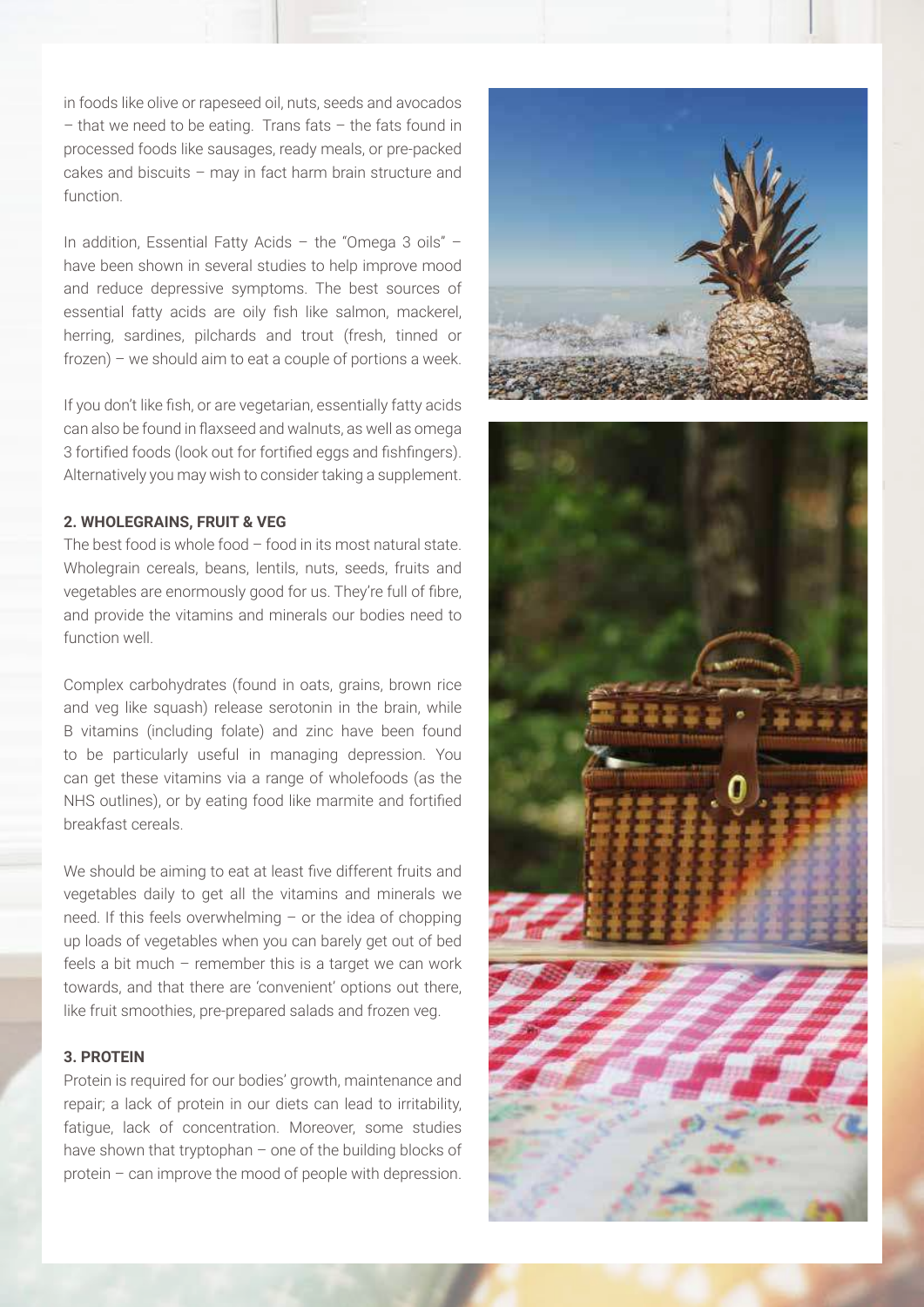Most people correctly associate animal-derived food – meat, fish, shellfish, eggs and dairy products – as rich in protein; however plant-based foods like lentils, beans, nuts and seeds, as well as some vegetables (such soy beans, peas and broccoli) are also good sources of protein.

Iron deficiency – or anaemia – can also affect your mood and energy levels, so it's important to eat foods that contain iron. Red meat is the most effective source of iron, but you can also get it by eating plant proteins like beans and lentils, as well as dried apricots, dark chocolate (yum!) and fortified breakfast cereals.

#### **4. WATER**

Although not technically a food, water plays a huge role in our brain function. The European Food Safety Authority recommends we drink around 2 litres of water a day (you can find out the precise amount you need using the Hydration 4 Health calculator). Not drinking enough water affects our concentration, our memory and learning ability; even the slightest case of dehydration can have a negative impact on our mood.

#### *FOODS THAT HINDER*

At Blurt, we don't believe in denial (we have enough difficulties in our lives without adding to them!), but there are some foods we should seek to limit due to their low nutritional content and the affects they have on our system.

Caffeine and Alcohol are both dehydrating – especially when drunk in large quantities – and can disrupt our sleep patterns. Caffeine withdrawal symptoms can make us feel anxious, irritable and low, and drinking too much can deplete our iron and calcium levels. Drinking too much alcohol comes with its own host of problems, including the depletion of B vitamins, which again leads to low mood. Sugar is another food we should avoid consuming in large quantities. Eating lots of sugar spikes our blood sugar levels, which leads to feelings of fatigue and irritability when our glucose drops (ever heard the phrase "sugar coma"?). Again, too much sugar has also been linked to depression as the body uses up essential B Vitamins to process the sugar into energy.

Although undoubtedly convenient, most processed foods (foods that come pre-prepared in packages, like ready meals or biscuits) have limited nutritional value. Eat as many fresh foods as possible to supply your brain with the micronutrients it needs to function properly. We are not suggesting you cut these foods out of your diet completely (we like a cup of tea and a french fancy as much as the next person!), but they should be consumed in moderation, alongside more brain-boosting treats.

#### *WELLBEING BOOSTERS*

As well as eating a wide range of healthy foods, there are a few other things we can do maximise our wellbeing.

#### **EAT REGULARLY**

Although what we eat is important, when we eat is even more crucial for our wellbeing. Eating little and often is the name of the game. As Lucy Jones explains in our [food podcast:](https://www.blurtitout.org/podcast/episode-one-lucy-jones/)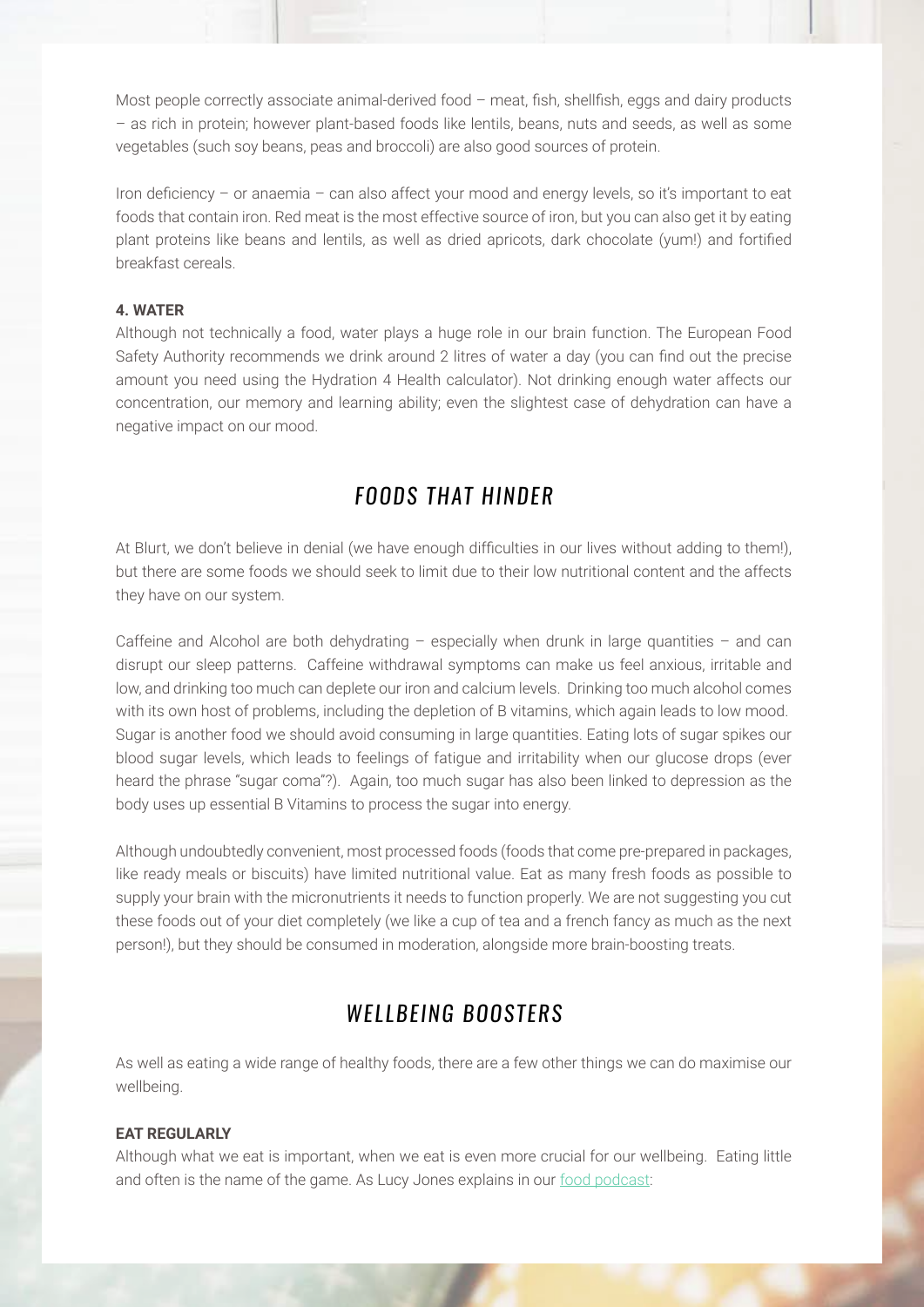*"The first thing to think about, rather than the specific foods that we should be eating, is the way we should be eating. Eating a regular meal pattern can play a big role in improving energy levels, brain function, concentration and ability to remember things. Actually getting up and getting into a regular meal pattern through the day gives your brain a constant supply of energy from the food that you eat. We know that long periods of fasting can actually negatively affect our mood and our energy levels leaving people sort of distracted and less productive through the day".*

#### **CONSIDER SUPPLEMENTS**

Although a varied diet can supply our bodies with all the goodness it needs, in some cases a nutritional supplement may be helpful. As the BDA outlines:

If you have not been eating well recently, or rely on ready meals and packaged foods regularly, you may be lacking certain vitamins and minerals. If you smoke or drink too much alcohol you may also need extra nutrients.

If so, you may want to take a one-a-day complete multivitamin and mineral supplement. These contain a full range of all the essential nutrients. Choose one that contains 100% of recommended daily intakes. Very high dose supplements (more than 100%) are not more effective than these and just cost extra money. They may even cause an increased risk of ill health. Vitamin A and E supplements in particular are not recommended for smokers.

Recent research has also shown that folate (one of the B vitamins) supplements may increase the effectiveness of antidepressant medication. If you are thinking about taking any additional nutrient supplements ask your doctor for advice.

#### **BE GOOD TO YOURSELF**

While eating healthily can help calm depressive symptoms, making radical lifestyle changes can be daunting, especially when we're in the depths of depression.

If reading this section has inspired you to improve your diet, remember you don't need to overhaul everything all at once. You can start small: maybe by ensuring you eat one piece of fruit a day, and then – when that becomes a habit – introducing another.

Celebrate your successes – however small – but don't berate yourself for 'slip-ups'. Remember the motivation behind eating healthily is feeling good. If being mindful of your diet leaves you feeling 'bad' or dispirited or guilty, shift your focus elsewhere: depression gives us a hard enough time as it is. Your wellbeing is what is most important.